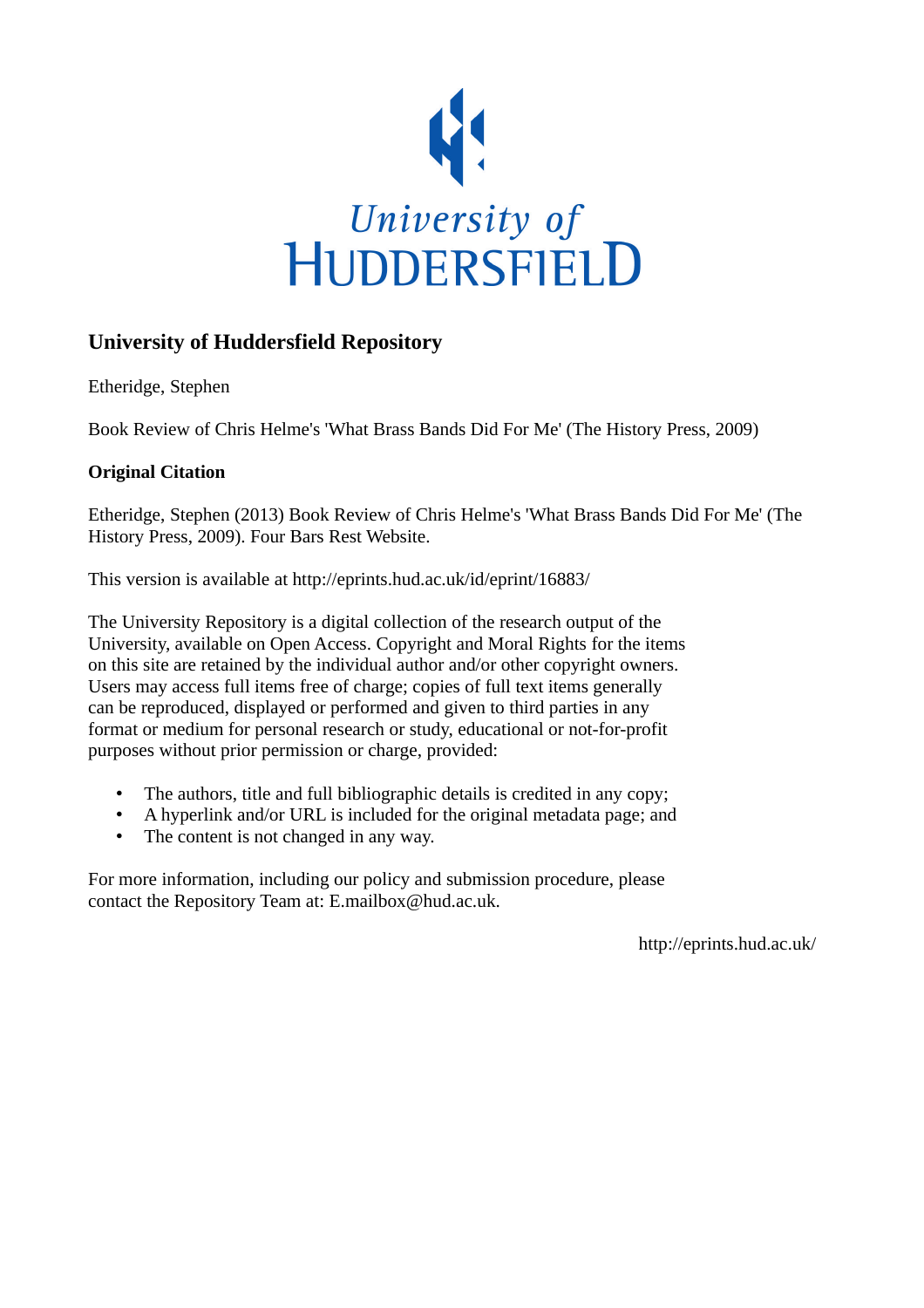Book Review By Stephen Etheridge (Copyright Stephen Etheridge)

Chris Helme, What Brass Bands Did For Me (The History Press, Stroud, 2009)

One of the defining aspects of the brass band movement is the continuation of traditions. Everything a brass band does, from competitions to caroling, can be traced back to the roots of the brass band movement from the 1830s onwards. The cultural identity of the brass band is made up of individuals who practice traditions that have been passed from generation to generation.

For some commentators, however, until recently, much of the writing about brass bands has been colloquial, relying heavily upon the larger personalities of the movement. 'The analysis of the social relations of brass banding has been sacrificed to a narrative strung out on the 'heroic' characters'.<sup>1</sup> In other words the brass bands had too much to offer social history than a popular chronological history could cover. However, it is ordinary people that make history. For some historians, to ignore these people would be to ignore the essence of social history. This is why Chris Helme's new book is an important contribution to the canon of brass band writing.

Written in a clear and engaging way, the writing avoids the over romantic style, and many exclamation marks, that can be common in local history books. The book is a collection of biographies of the key players, conductors, families and composers in the modern brass band movement. It is a mixture of personal recollections, sprinkled regularly with peoples' memories of the bands and personalities. The positive aspect of this kind of history is that these recollections bring social history alive. The reader can get close to the day-to-day life of brass bands. However, the danger is, any personal memories can be over romanticized

 $\overline{a}$ 

<sup>&</sup>lt;sup>1</sup> Bernard Waites, 'Brass Bands,' by Arthur Taylor, 'Popular Music, Volume 1 (1981), p. 210.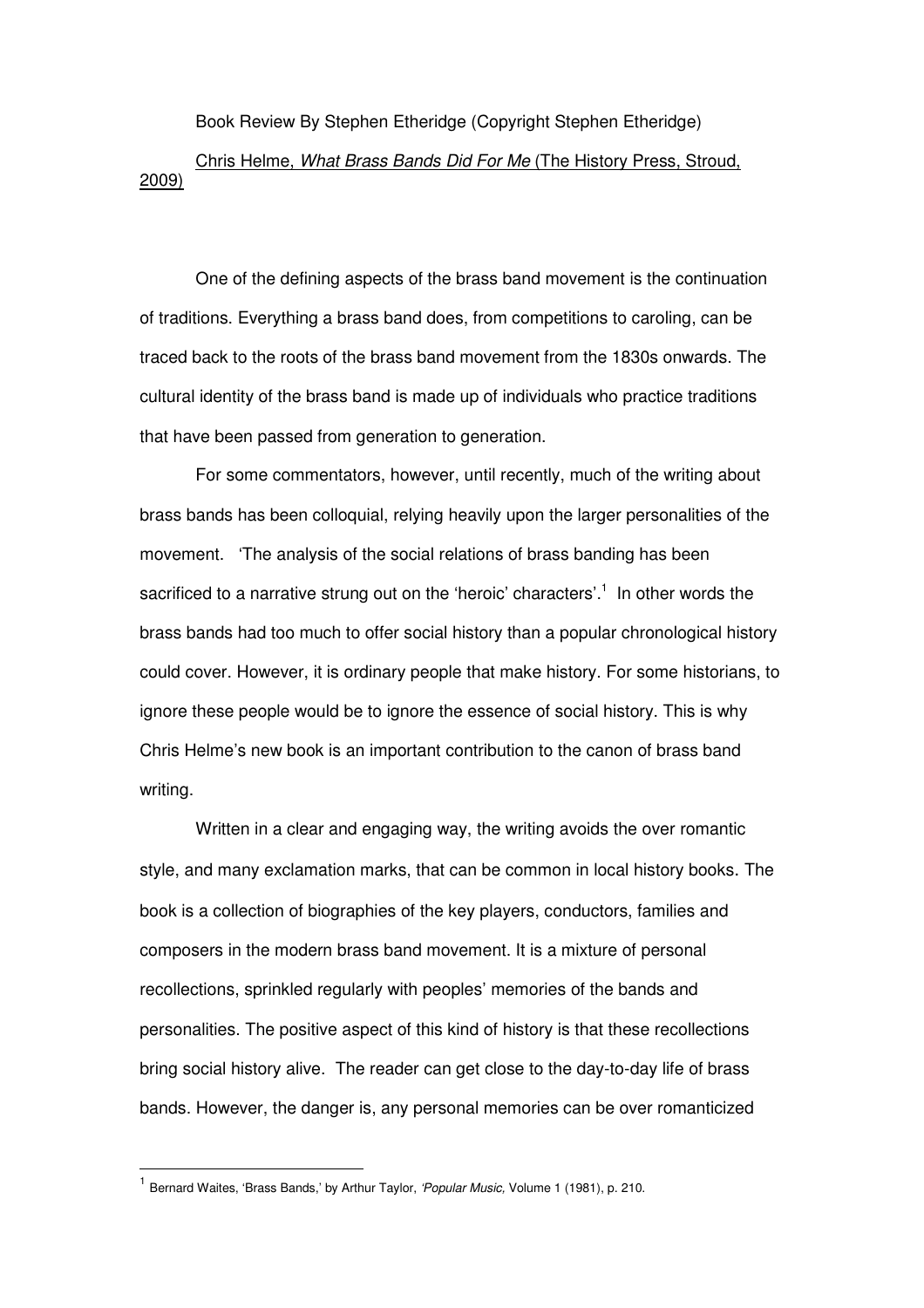with the passage of time. The striking aspect of these recollections is the effect brass bands had on people who were not fans or players. The idea of office workers at the CWS office in Manchester listening to Derek Garside's cornet solos coming from the band practice in the nearby building stressed the importance of brass bands to local people.

The key feature of all the people featured is the continuation of tradition. The book has some stories from early bands and players, which strengthens the importance of tradition on the modern movement. Willie Barr's grandfather was one of the founding members of the Creetown Silver Band in the 1880s. Derek Garside had his first cornet lessons on an instrument that was loaned to him from the Brighouse and Rastrick Band. The cornet player Willie Lang watched the Norland Prize Band practice at the bottom of a quarry. Willie Lang stressed the importance of sitting amongst more experienced players to learn the instrument.

The book provides a wide selection of source materiel that is important to recent historical debate about modern brass bands: how the brass band performance style has influenced orchestral brass playing, the increase in the role of women, the influence of original compositions and the transition from amateur to professional player. The nature of the material means that a researcher will have access to new and informative source material, and the general reader will not be overwhelmed by over romantic prose.

The book is over reliant on the northern mill towns for its material. The modern brass band is a national movement, and it would be nice to have more features about brass bands from other parts of the country. Nevertheless, the brass band movement is currently in the public eye once again. Twenty five years after brass bands marched with miners in the strike of 1984-1985, eleven colliery bands have released a compilation album, The Music Lives on Now the Mines have Gone.<sup>2</sup> The BBC launched A Band For Britain, played on the cloth cap 'Oop North' image

 $\overline{a}$ 

<sup>&</sup>lt;sup>2</sup> The Times, 26 February, 2010.